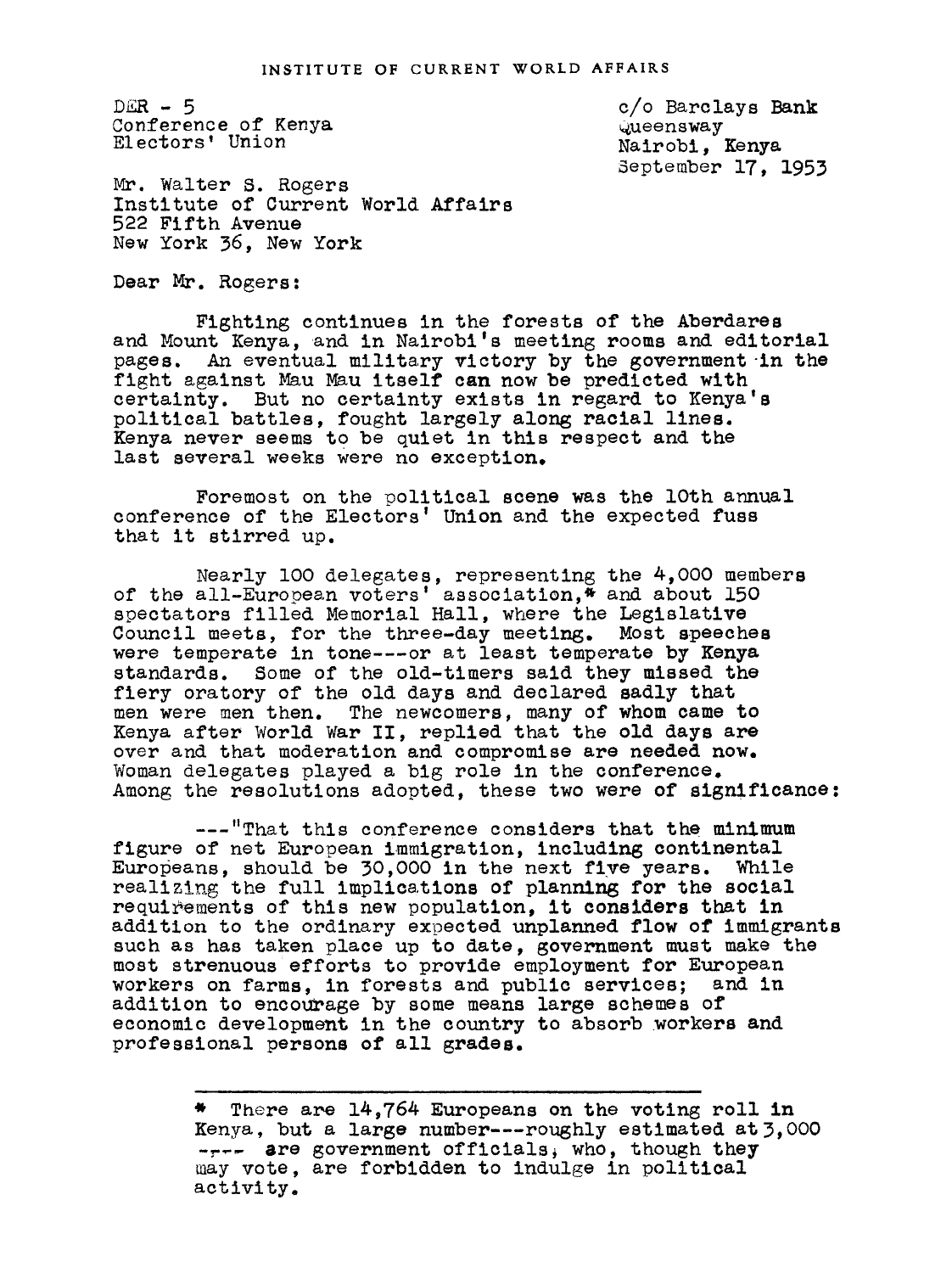$DER - 5$ 

"In order to facilitate the immigration envisaged above, existing deterrents to intending European immigration should be removed and at the end of four years if these immigrants prove satisfactory as individuals they must become Kenyan subjects (sic).

"This Conference also considers that there should be no further Asian immigration except in the case of temporary employment of key men.'

---"That this conference is of the opinion that the authorities are not yet prosecuting the Emergency with efficiency and despatch."

Addressing the conference on the opening day, Mr. Michael Blundell, leader of the European elected members of the Legislative Council,\* presented "Nine Principles" agreed upon by the elected Europeans. He said it was intended that they should serve "as signposts for the development of the country." They have not been translated into policy yet, Mr. Blundell said, but he added that he hopes this will be done. He also declared that. the government's surrender offer to Mau Mau members has the full backing of the elected Europeans. The "Nine Principles," which later were unanimously adopted as representing the view of the conference, were:

1. To build a strong and prosperous state which will be a bulwark of the Commonwealth in British Africa, maintaining. British traditions of loyalty to the Crown, Justice and freedom.

2. To promote and maintain the Christian ethic.

3. To develop opportUnities for all loyal subjects, irrespective of race, to advance in accordance with character and ability.

4. To maintain and encourage private enterprize unless it conflicts with the security of the state or threatens the proper development of its resources.

5. To promote a sense of security for all races, and in particular to maintain the special rights of racial communities in those areas established for their respective use by treaty, ordinance or Order-in-Council. Concurrently to develop areas of common opoortunlty.

> \* There, are 14 European elected members, <sup>6</sup> Asian elected members, 6 appointed African members and 2 Arab members, for a total of 28 on the unofficial side of the Legislative Council and 26 ex-officio members.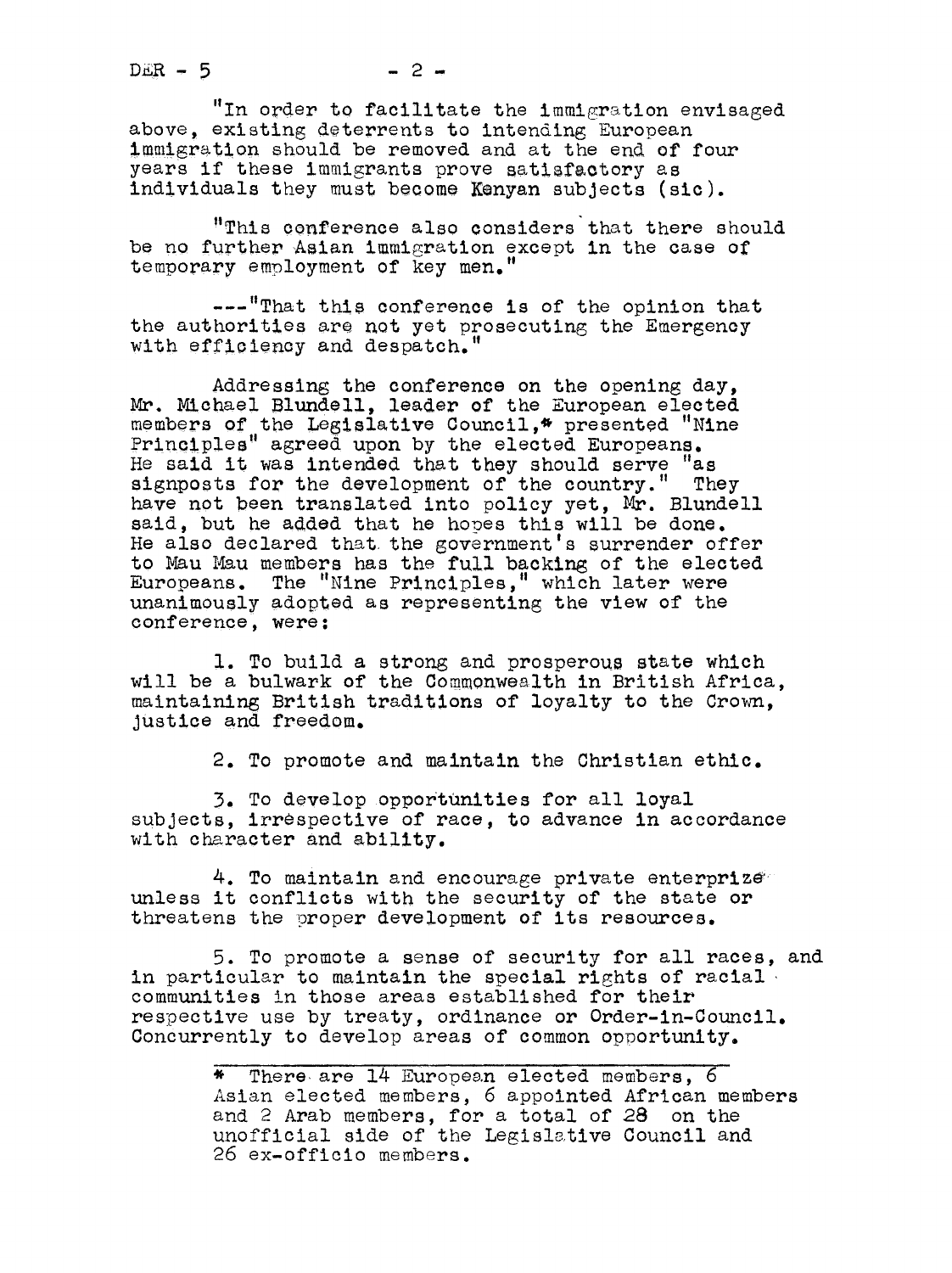6. To safeguard the proper interests of each race from exploitation by any other, and to promote racial harmony and friendliness.

7. To protect the direction of affairs in Kenya from the extremes of party political influence overseas.

8. To ensure that the direction of affairs in Kenya shall pass progressively to those resident locally.

9. To foster and develop friendly relations btween our own and other territories of East and Central Africa with the ultimate object of federation.

Opening the debate on immigration, a delegate said: "The only hope for Kenya is a white reserve and we must rule it. Let us be generous and liberal to the other races that live in this country, but let us rule it." There are about 3,000 white farms in Kenya and "If our community is to survive, this number must be increased." He ssid Indians had dreams of an Indian Raj in Africa which would be unacceptable to Europeans. Modern Hinduism is the antithesis of Christianity, he said. Britons pioneered this land without force of arms and they have a right to say who will live in it and who will rule. "We must not share that responsibility with any other race. But, he said, along with this right they have an obligation to develop the land. Where a farmer was not making full use of his land, some of it should be acquired by government and given to new settlers, he said.

Another delegate said while he personally is opposed to further Asian immigration, he would like to see the third sentence of the resolution (opposing such immigration) deleted because "that third sentence going to the press will cause racial ill feeling."

Mr. W. B. Havelock, chairman of the European Elected Members' Organization, rose to say he was sure he was speaking for all his colleagues in approving the resolution. "In principle, all elected members are opposed to further Asian immigration, he declared.

He said Asians are competing for Jobs with mor advanced Africans. The economic capacity of the colony to absorb more Asians was limited. "Poor school training and lax parental supervision" are producing an unemployable type of Asian. Further, he said, it will be difficult to shape the political and social life of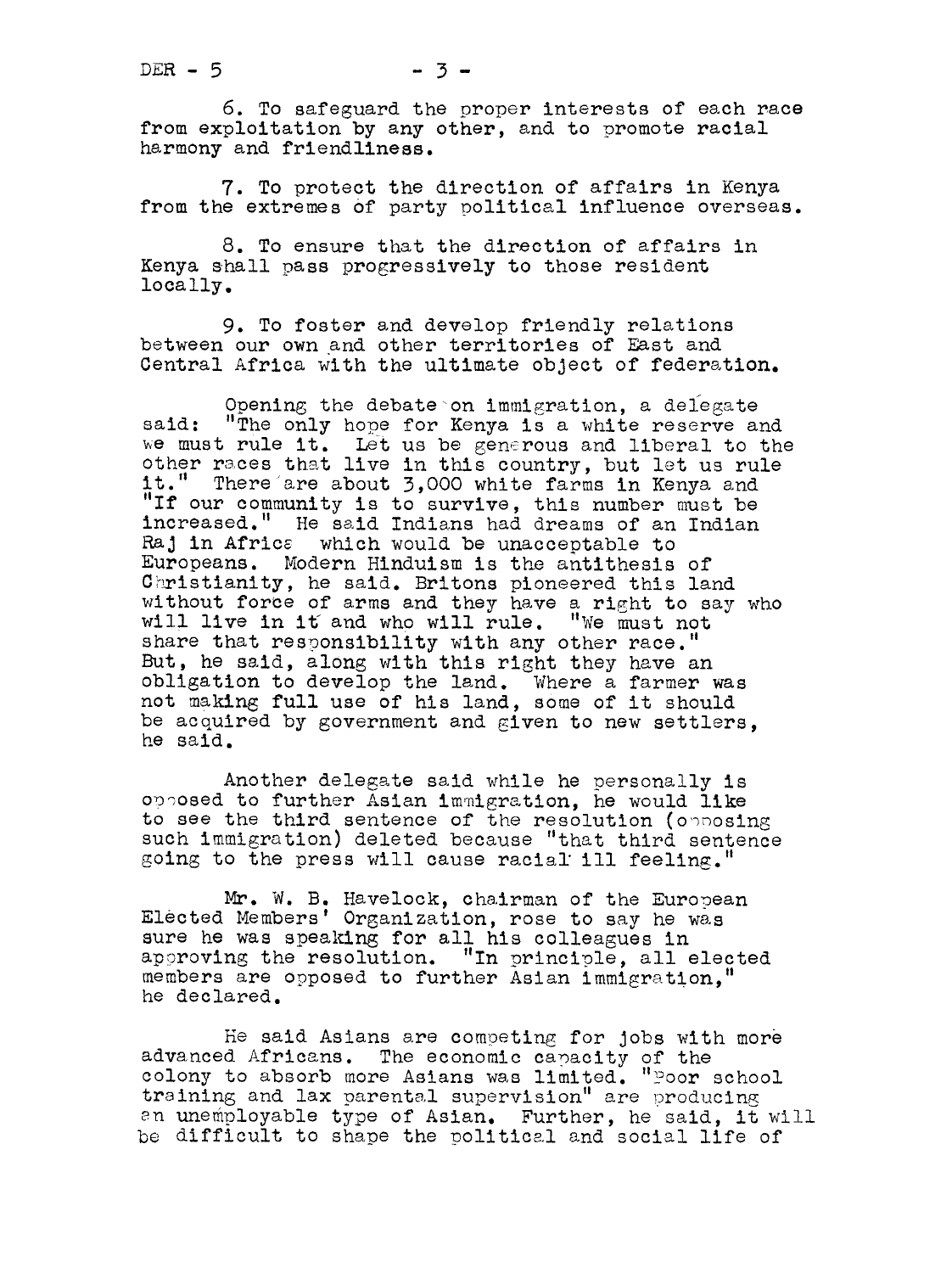the colony on lines of Western civilization if further "outside influences" are permitted. He then went on to<br>say that European immigration should be encouraged say that European immigration should be encouraged because (1) "The European is the backbone of western civilization in Africa, " (2) "They provide 18adership to manpower," (3) "They have the initiative and technical<br>skill," and (4) "They are loyal to the Crown in time of war."

He cited figures showing that 1,819 Europeans and their dependents entered the colony in 1949, compared with 2,033 during 1952. The comparable Asian figures are 6,704 for 1949 and 3,843 for 1952. He said 2,239 Europeans were granted temporary permits to take Jobs in the colony in 1949, compared with 1,989 in 1952. For Asians, the figures were 2,389 during 1949 and 403 ir 1952, he said. He added that most men issued such permits later are allowed to remain in the colony permanently. The decrease in Asian immigration was due, he said, to "the government accepting in principle the reasons I have cited." (Kenya's population is given at 40,000 Europeans, 158, O00-Asians and 5,500,000 Africans. )

vote. The resolution was passed with one dissenting

The debate on the resolution criticizing the government's handling of the Emergency began with a delegate declaring: "British Justice has fallen down." He cited cases when Mau Mau terrorists escaped punishment because their convictions were set aside because of technical errors. "The loyal Kikuyu cannot understand this," he said. "They know the man<br>is guilty and they can't understand how the legal foibles of lawyers can get them off. If a man is guilty, he's guilty, and why waste time with all these appeals and cross-apoeals... I do not criticize the government as a whole, but speed is needed... Mau Mau is in many ways stronger now than at the start."

A delegate from Mount Kenya seconded the motion saying: "Conditions are definitely worse." He criticized what he said is the use of bugles by British troops in the forests to keep contact with each other. This tips off the enemy. He also complained that troops in the forests to keep contact with each ot<br>This tips off the enemy. He also complained that<br>British draftees can be heard saying in pubs, "Why<br>don't we give the land to the Africanssociatie thei don't we give the land to the Africans---it's theirs ---and get out of here."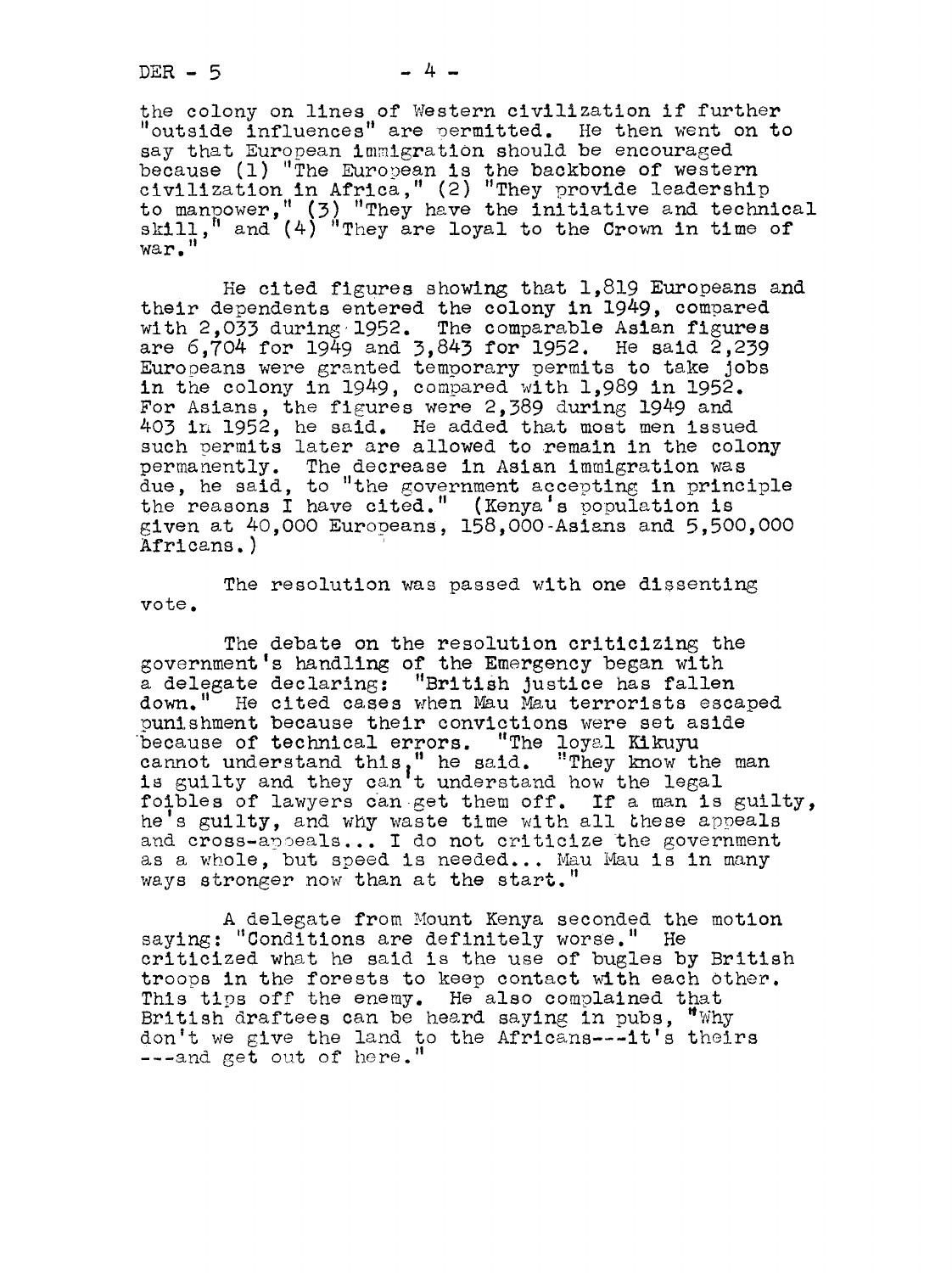$DEF - 5$ 

At that point, a woman delegate rose and moved that the meeting go into committee---i.e. exclude the press---for the rest of the debate on the motion. If too much were said in the press of errors and shortcomings of the government being pointed out, the "faith" of the loyal African might well be lost, she declared. Her motion was carried 29 to 2 and the faith of the African thus safeguarded, the press adjourned for coffee. The discussion lasted two hours and the original motion was carried without opposition.

Later on, at another private session, the conference approved a motion requesting the European elected members to formulate a plan for the future overnment of Kenya, suggesting immediate as well as long-term objectives. A delegate, commenting to reporters later on the debate, said: "One speaker wanted a clear announcement of white domination, but the leader of the elected members (Mr. Blundell) said he did not accept that." The resolution as adopted asked only that a plan be formulated.

Another resolution adopted called for the admission of 50 peasant families from East Germany' for a pilot plan at the community of 01 Kalou and government loans for their passage, education and housing.

Sponsors of the plan say these East Germans would be employed on European farms as laborers "doing 12 hours' work a day if necessary." The men would be paid  $L15$  a month (\$42.45)\* and would be given a few acres for growing foodstuffs for their families, and would have permission to keep cattle. It is also suggested that daughters of the immigrants could do housework and look after the children of the employers---for  $E_5$  (\$14.15) a month. One of the supporters of the plan, Mr. Humphrey Slade, member of the Legislative Council from the Aberdares, has said: "We cannot afford to be as dependent on the Africans as we have been. Africans need someone to work with them if they are really going to understand us."

A woman delegate, speaking, in behalf of the resolution, said East Germans were selected as they are "always anti-Communist and they have demonstrated it."

> \* This is approximately the wage of an African clerk or responsible emoloye in other fields. A European farm manager --- who does supervisory work ---earns about  $L40$  (\$113.20) plus his keep.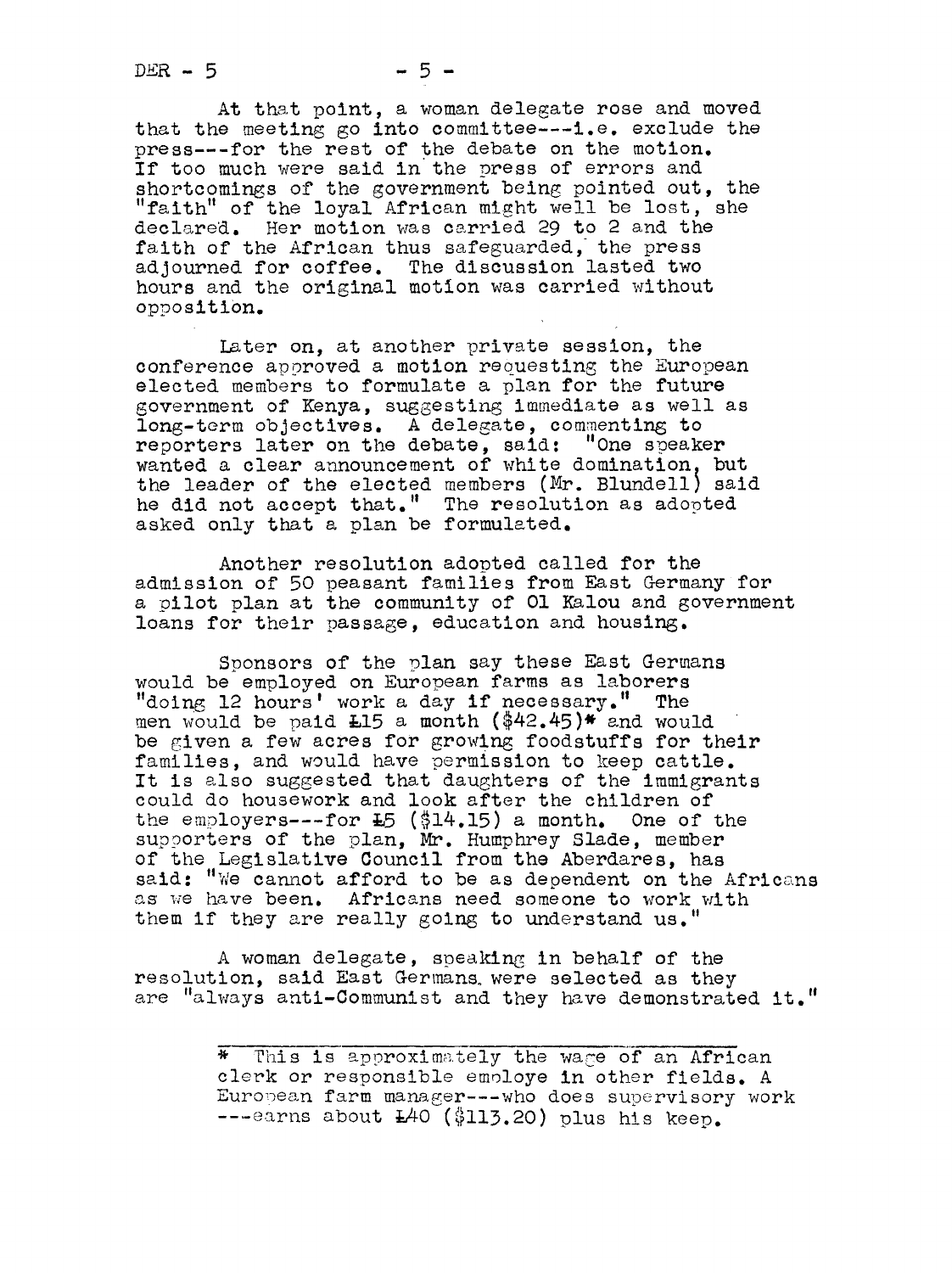She said she was not opposed to British immigration, but added that many British draftees come from a class that harbors "Communist" ideas.

Mr. Havelock then rose to protest that this was "derogatory." He said: "On the whole, I don't think the British National Serviceman has done us any harm. In British National Serviceman has done us any harm. fact, he is doing us a lot of good. I stand behind the British serviceman." The woman apologized, saying she had not meant all British servicemen, but was thinking of only a few instances.

In the opening speech at the conference, Major A. G. Keyser, former leader of the European Elected Members in the Legislative Council, said: "Last year attempts were made to start a political party here, which would lead to a rival party. Nothing could weaken the position of the European community here more than to resort to party politics."

Major Keyser was referring to the right wing Kenya Empire Party, which split away from the Electors' Union. The Electors' Union does not consider itself a political party, but rather as a non-partisan organization of voters. Its declared function is to consolidate European opinion, advise the elected members on the wishes of the European community and to press for "the right of the white community in Kenya to be consulted by and associated with the government in their Joint responsibilities as trustees of the native African." The Kenya Empire Party demands, among other things, "home rule for Kenya under European settler leadership at the earliest possible moment." Members of the Electors' Union, while not objecting in principle to this and other aims of the Kenya Empire Party, feel that the party is too extreme and impatient snd that a more moderate and liberal approach should be followed.

European editorial reaction to the conference was not altogether favorable.

## The East African Standard said:

"Another in the lengthening series of 'statements of principles' made its appearance yesterday. Many of these declarations should surely go without saying.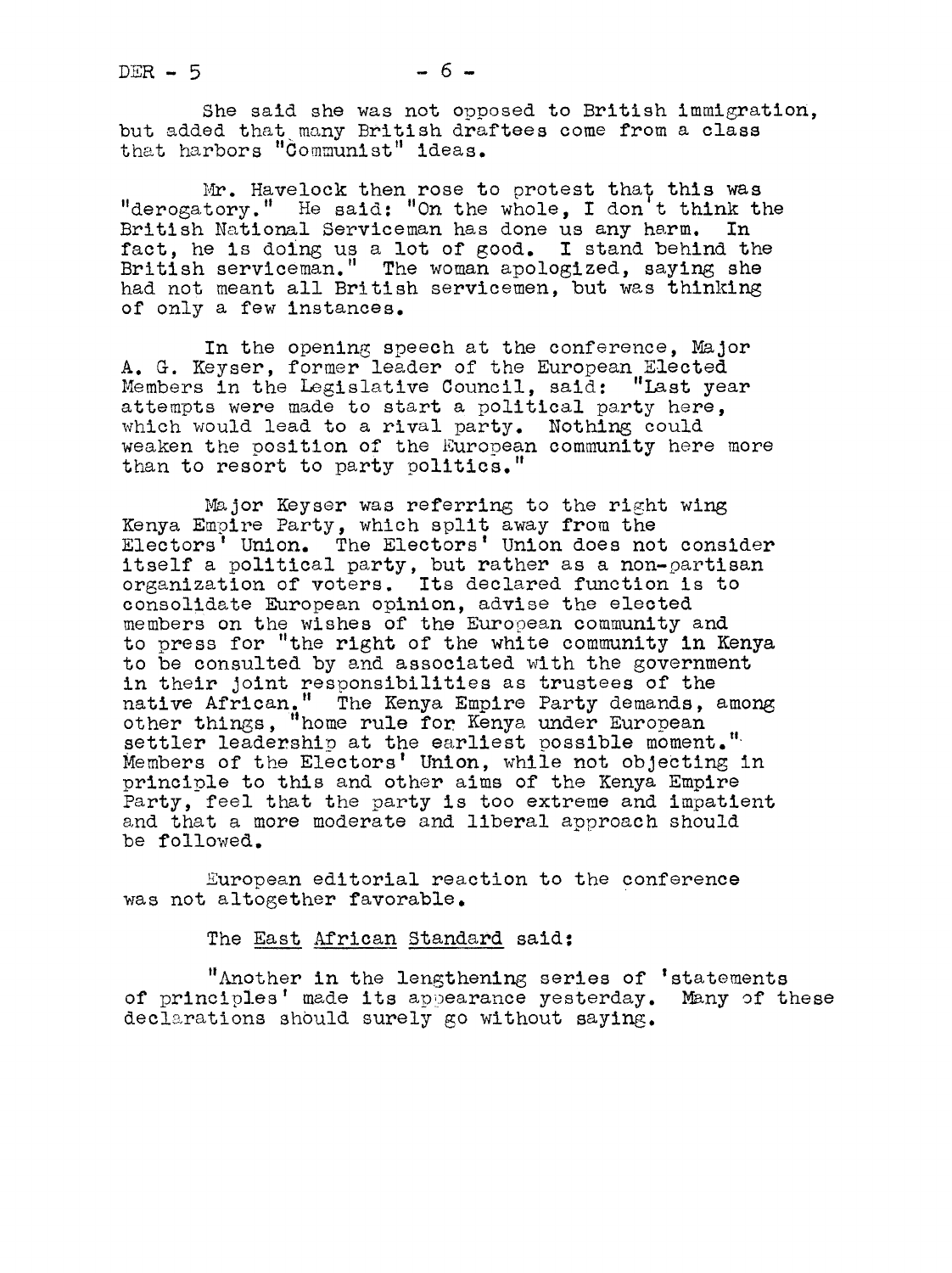"Promotion and maintenance of the Christian ethic in a community largely non-Christian and predominantly pagan is a matter of persuasian by high example...

"Maintenance and encouragement by private enterprise 'unless it conflicts with the security of the state or threatens the proper development of its resources' is a vague and meaningless statement probably intended as a sop to what is called 'Socialism.'"

The editorial congratulated Mr. Blundell for showing  $"$ an appreciation of the importance of good-will among the communities and for the development of opportunities for training in---and the exercise of---increasing responsibilities for the conduct of the affsirs of the colony, especially in the fruitful field of local government both in the European and African areas."

The pro-settler Kenya Weekly News said:

"Let us cast aside the notion that the position of the European community in Kenya can be strengthened merely by immigration. They will always be a small minority, and no political advantage can possibly accrue merely from increasing the number of Europeans from 1 per cent to 2 per cent of the population.

"The position of the European community depends not on numbers but on the contribution which they will make to the economy and to the general weal of Kenya. It is clear that the rush of immigrants without a commensurate economic opportunity might greatly weaken that position."

Commenting on the Ol Kalou plan, the East African Standard said:

"It is not a scheme which has gained universal approval, partly because it is believed that there are parts of Europe other than Gernany to be preferred in any plan to bring new immigrants, and partly because there appear to be considerable objections to importing Europeans on conditions which might create a class of white squatters. There is a natural and proper fear of anything which may create a 'poor white' problem."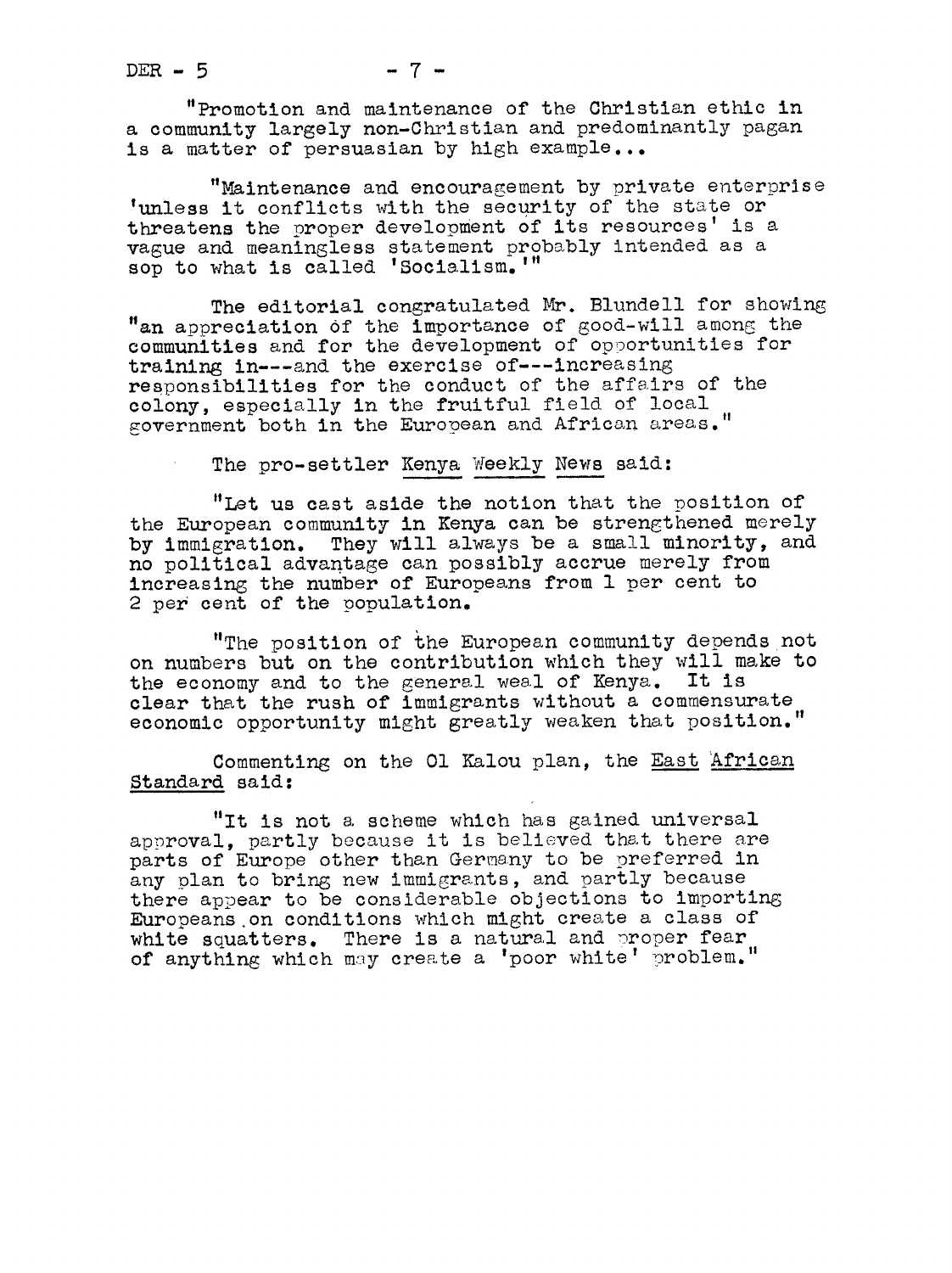$DER - 5$ 

Europeans emerally were pleased that mo split had taken place at the conference. There had been some speculation before the conference opened that this m\$ht occur, with the majority of the delegates siding with the moderates. The European community is too small to weaken its influence by a major rift, these Europeans said.

The Asian community, stung by the resolution on immigration, reacted promptly and vigorously. None seemed to be surprised by the resolution, but,community tempers being as touchy as they are in Kenya, this did not dampen their ire.

The Colonial Times, a weekly Asian newspaper, said the resolution "proves, if any proof was needed, that Europeans are not fit to be leaders of this colony. They are anxious to secure their own ends and are not bothered about the interests of other groups in the colony.,.

"Kenya is a British dependency---dependency of Britain---not of every individual Tom, Dick and Harry who happens to be born of British parents...

"The local Europeans must get it out of their heads that they are the rulers of this colony, because they are not rulers. They are ordinary British subjects like the Africans and the Asians."

. Apa B. Pant, High Commissioner for the GoVernment of India in East Africa, said to me: "I don t think it will be of great help in developing a demoeratic multl-racial society and the safest guarantee of any immigrant race here is the development of an integrated, multi-racial society."

A Pakistani merchant said angrily: "They couldn't have done more to stir up even more bitterness---and at this time, too.

An Indian clerk commented: "How can one outsider tell another outsider to stay out. I can understand how the Africans could say this, but not another outsider." He added that a politically dangerous situation could be created if the large mass of Asians are made to feel that they don't belong. "There are Europeans who are the finest sort of individuals, but unfortunately their policies as a body do not reflect this.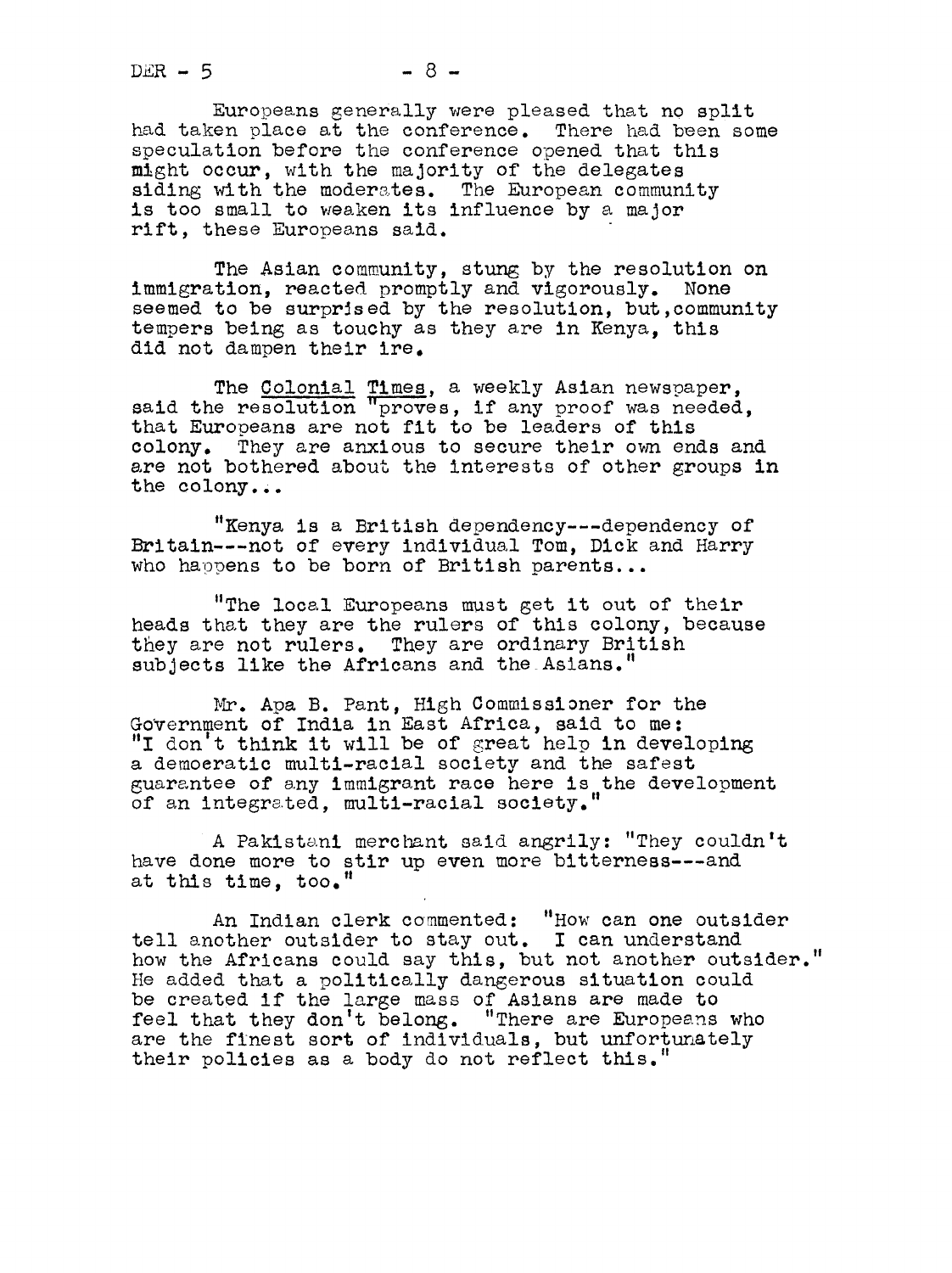Many Africans regard European-Asian squabbling as something that doesn't concern them. But all were highly concerned about the suggestion that 30,000 Europeans should be admitted to the colony in the next five years. "If that much land and Jobs available, why don't they give them to us?" said an African acquaintance.

An anonymous writer Who does a regular column known as "An African's Diary" in the Colonial Times, signing it "An African," said:

"I have for some time thought that if only a fair number of influential Europeans could live to the standards of Christianity of which we hear so much talk of, the present troubles that now hinder the country's progress would never have occured.

"Perhaps in order to hasten the achievement of this worthy object at the shortest possible time, would it not be better to encourage the immigration of ordained priests rather than the proposed encouragement to 30,000 settlers to take up our land in the highlands?"  $\,$ 

 $-0 -$ 

Another in a series of rather comical letters signed by the name of Dedan Kimathl, one of the most important Mau Mau leaders, made its appearance recently. This one was sent to and oublished by Habari za Dunia ("News of the World"), a Nairobi Swahili language newspaper. The editor of the paper is W. W. W. Awori, African member of the Legislative Council and acting president of Jomo Kenyatta's Kenya African Union at the time of its proscription. The letter read (sic} in part:

"Sir-

"After a long journey going round throughout Africa for three months and also Palestine,\* I have found many things changed and evil increased a great deal.

> \* Mau Mau leaders frequently boast in their letters to police, government officials and their former employers of grandiose Journeys. Police say they are sure that the Mau Mau areas are too well guarded for this. Besides, police say, they would know through Intelligence if this were true.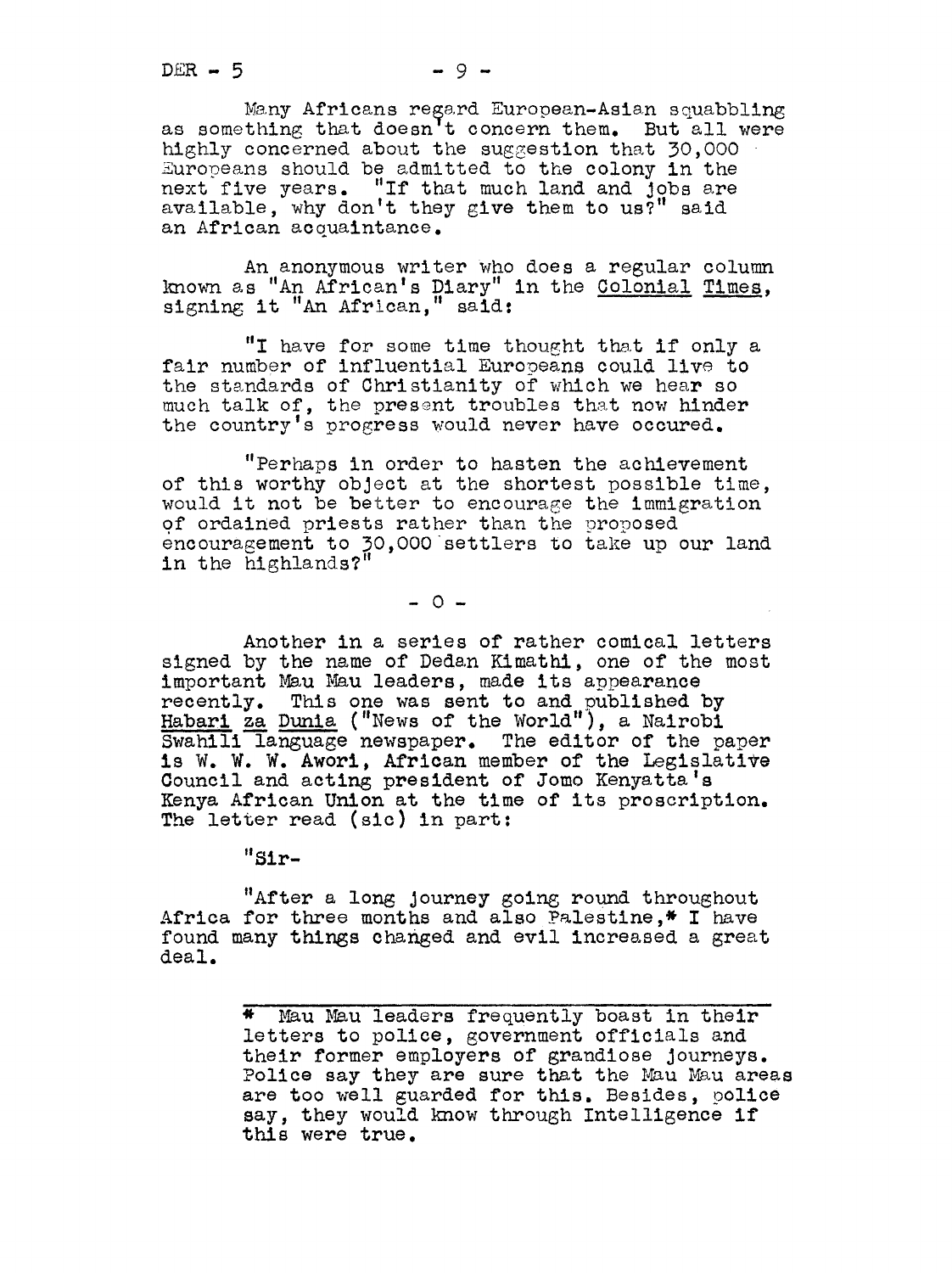"For the return of peace and the return of a new Kenya I have told all leaders of the war in the forest areas to stop fighting again from August 1, 1953\*...

"Now it is only peace we want to maintain for the reason that we are people like others, we will find food as always but it is for peace alone, because we cannot live without food.\*\*

'"Myself, being in Defence Council of the whole of Africa, Kenya Branch, \*\*\* and also being the President of all the branches, I ask the Government to remove the police and the K. A. R.\*\*\*\* in all areas, if peace and co-operation for "all is wanted, and at once the fighting will stop...

"I am explaining clearly that there is no Mau Mau,<br>but the poor man is the Mau Mau and if so, it is only<br>Mau Mau which can finish Mau Mau and not berbs and Mau Mau which can finish Mau Mau, and not bombs and other weapons...

"If people are wantonly attacked in the towns and even in the Reserves, how can they put up with it without running to the forest?

"If the police and K.A.R. and Home Guards withhold food who can put up with hunger?

"If colour discrimination Continues in Kenya, who will remain the underdog, for the African has eyes, ears and a brain?

"If it is better to die than to live in trouble, why should we put up with trouble in our hearts?...

"God who created everyone helps them and feeds them and protects them from trouble. If we humans do not know what the end of this trouble is going, to be, God knew it even before it started. Let us pray to God to grant us peace in our hearts and loving kindness so that the present daily bloodshed may cease..."

> \* The fighting continues. \*\* Prisoners have said that the policy of denying food to the terrorists has been most effective. \*\*\* Awori said the Council is "an enigma to me." \*\*\*\* King' <sup>s</sup> ffrican Rifles.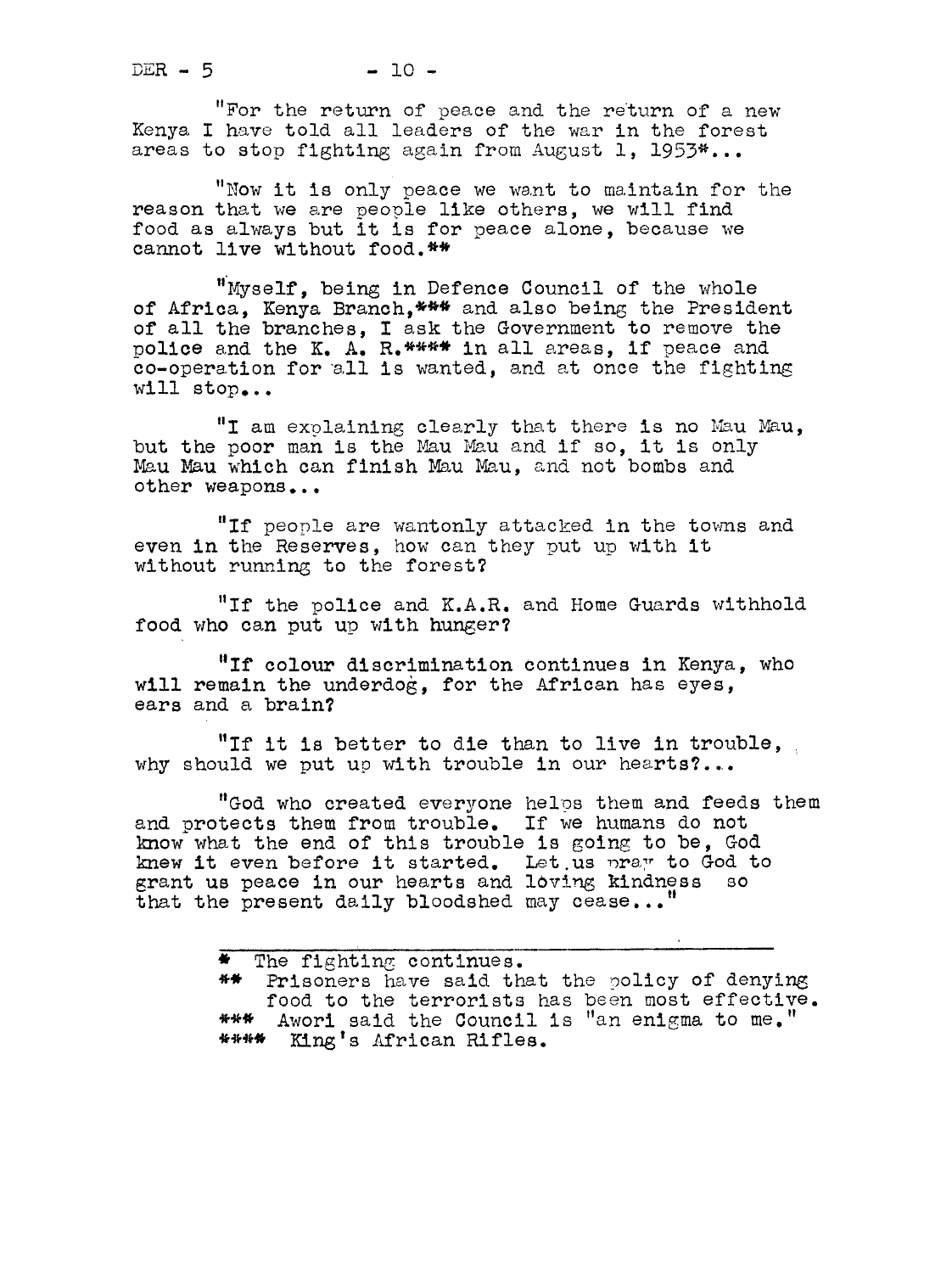Mr. Awori turned the letter over to police. They said they were convinced from the handwriting that it was authentic. It had been mailed from Nyeri, in the Kikuyu area.

The police said Mr. Awori had failed to publish one paragraph of the letter, which read:

"When K.A.U. was proscribed, I congratulated the Kenya government snd even now I congratulate them for because of that I received many askaris. Many Africans who were confined to Nairobi said they had been given the. opportunity to follow me in the forests.

 $-0-$ 

So far the surrender offer announced on August 23 by General Sir George Erskine, Commander-in-Chief, East Africa, has not had any appreciable results.

General Erskine, however, cautioned at the time-- perhaps out of a feeling that he ought to play it safe---that no flood of surrenders was expected. "It's a way out for the waverer and a start to a psychological warfare campalgn," he told newsmen.

Mau Mau members are offered their lives, but not their freedom, if they come in voluntarily waving a green branch. They are promised they will not be prosecuted for carrying arms and consorting with ans--both capital offenses. "For everything else, if anything is against him, including murder, of<br>course he's liable to the full course of the law," General Ersklne said.

As of September 16 there had been seven surrenders of active Mau Mau terrorists and seven surrenders of of active mad mad terrorists and seven surrende<br>Kikuyu who had been forced into service as food<br>carriers by Mau Mau.

A spokesman for GHQ said two. of the seven active terrorists may be prosecuted for crimes committed. One is Gathugu Muthura, who calls himself "General Kihinya." The authorities called him a "private thug with his ova army." The terrorist who surrendered with him was his second in command. Muthura was not considered a ranking Mau Mau leader.